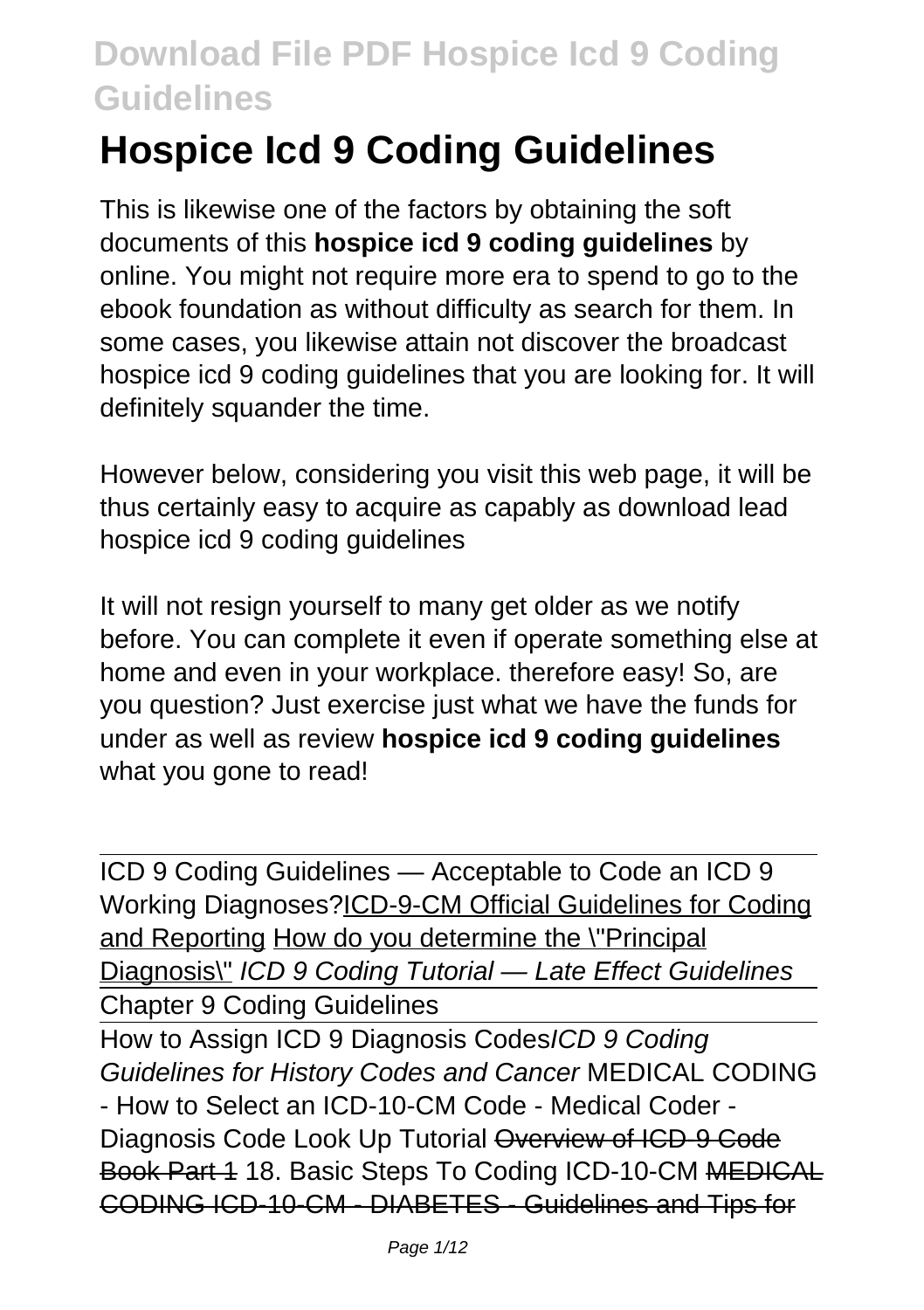Coding for Diabetes 2013 ICD 9 CM Coding Guidelines — Practice Questions on Sequencing MEDICAL CODING ICD-10-CM GUIDELINES LESSON - 1.A - Coder explanation and examples for 2021

How to use ICD-10-CM Codebook: Diagnosis Code Lookup Ep 1MEDICAL CODING BOOK TABBING FOR CPC EXAM - Tutorial for tabbing CPT and ICD-10-CM manuals 2019 ICD-10-CM Coding Guidelines: Z-Codes How to Code Sepsis **ICD-10-CM - Lesson 4: Coding for Diabetes** 4. Medical Coding Certifications What YOU need to know about the CPC exam - Online and In-Person Medical Coding Certification Insight ICD 10 CM 2020 - GENERAL CODING GUIDELINES MEDICAL CODING [CPC CERTIFICATION] [MEDICAL CODING] 2019 ICD-10-CM Coding Guidelines ICD-10-CM MEDICAL CODING GUIDELINES EXPLAINED - CHAPTER 1 GUIDELINES - INFECTIOUS DISEASES ICD-9-CM Format ICD-10 Coding Guidelines ICD-9-CM General Coding Guidelines for Procedures **What is ICD-10?** ICD-10-CM MEDICAL CODING GUIDELINES EXPLAINED - CHAPTER 2 GUIDELINES - NEOPLASMS **MEDICAL CODING ICD-10-CM CODING BOOK UNBOXING - Review of the 2021 AAPC edition diagnosis manual Axxess | ICD-10 Guidelines and Conventions Part 1 of 12** Hospice Icd 9 Coding Guidelines

9/30/2019 10. Code them all! • Regulations at § 418.25(b) state, ''in reaching a decision to certify that the patient is terminally ill, the hospice medical director must consider at least the following information: – Diagnosis of the terminal condition of the patient.

Diagnosis Coding in Hospice - NAHC Hospice Icd 9 Coding Guidelines 9/30/2019 10. Code them all! • Regulations at § 418.25(b) state, ''in reaching a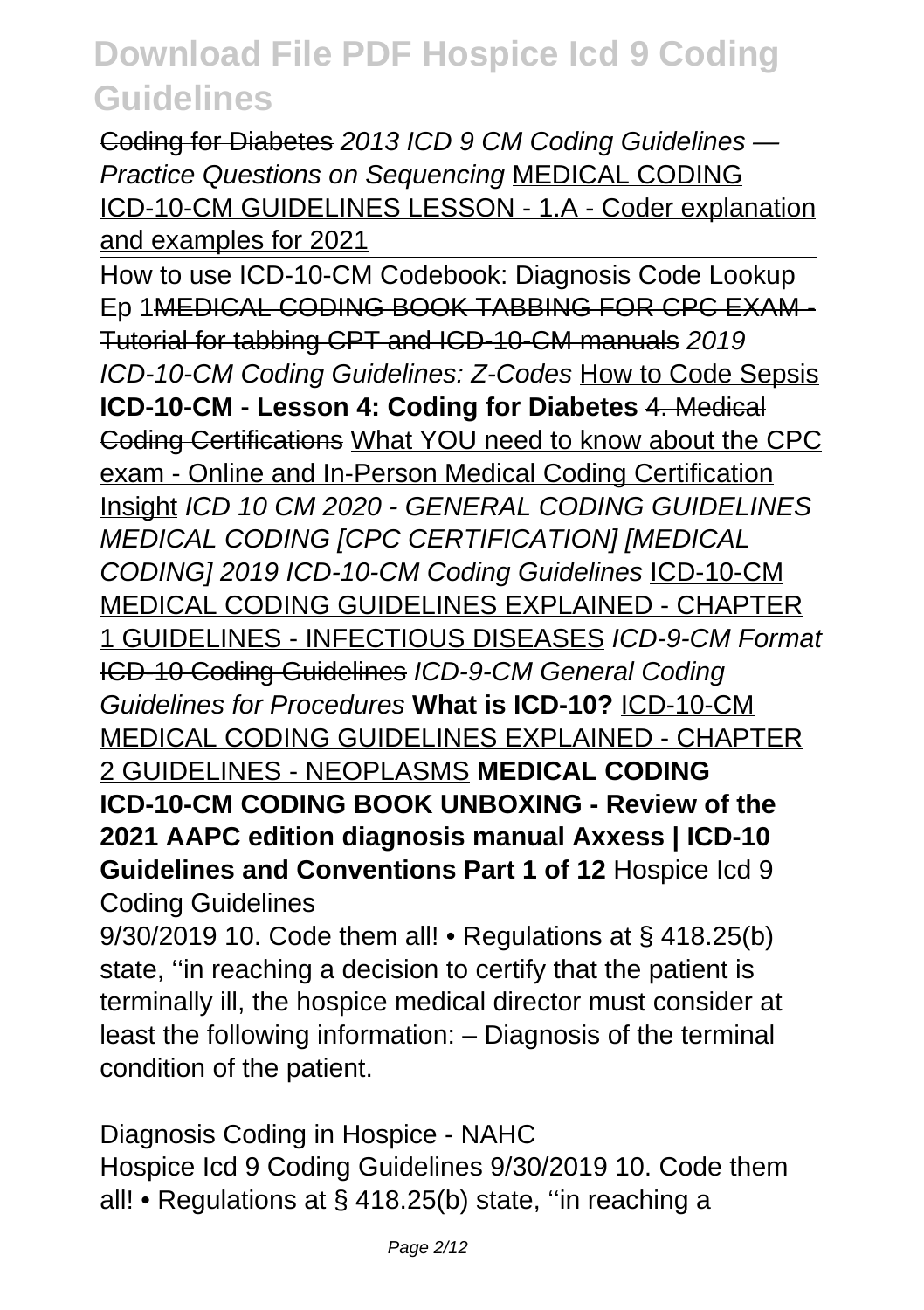decision to certify that the patient is terminally ill, the hospice medical director must consider at least the following information: – Diagnosis of the terminal condition of the patient.

Hospice Icd 9 Coding Guidelines - infraredtraining.com.br Specifically, you should not use ICD-9-CM codes 799.3 (Debility, unspecified) and 780.79 (Other malaise and fatigue), ICD-10-CM code R53.81 (Other malaise); and ICD-9-CM code 783.7 and ICD-10-CM code R62.7 (adult failure to thrive) as principal hospice diagnoses on a hospice claim form.

CMS Clarifies Hospice Coding and Billing Instructions ... resource designed specifically to address the challenges of snf irf and hospice services 2013 icd 9 cm expert for skilled nursing facilities inpatient rehab and hospices vol 1 ... rehabilitation facilities the complete official code set codes valid from october 1 2019 through september 30 2020 2020 coding guidelines included

20+ Icd 9 Cm Expert For Skilled Nursing Facilities ... Hospice providers may not report diagnosis codes that cannot be used as the principal diagnosis according to ICD-9-CM/ICD-10-CM Coding Guidelines and that require further compliance with various ICD-9-CM/ICD-10-CM

#### Hospice Icd Coding Guidelines

Title: hospice icd 9 coding guidelines Author: Taylor Bert Subject: load hospice icd 9 coding quidelines best in size 14.86MB, hospice icd 9 coding guidelines would available in currently and writen by ResumePro

hospice icd 9 coding guidelines - levygtonite.herokuapp.com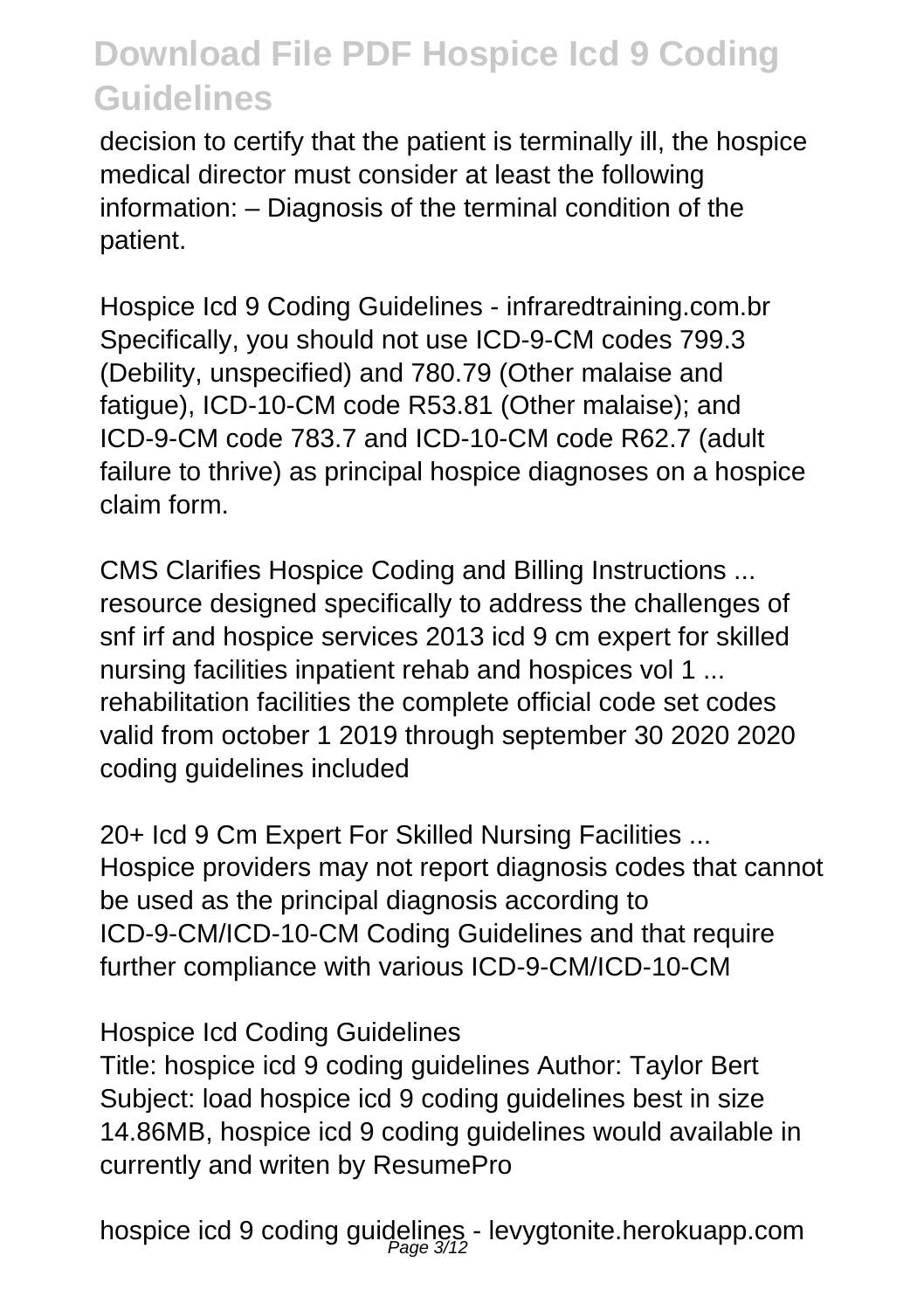Coding Guidelines: Part B Hospice Modifiers GV and GW: P rint: Part B Hospice Modifiers GV and GW . When hospice coverage is elected, the beneficiary waives all rights to Medicare Part B payments for services that are related to the treatment and management of their terminal illness during the period the hospice benefit election is in force ...

Coding Guidelines: Part B Hospice Modifiers GV and GW Related ICD-9 diagnosis codes • The hospice claim must include: – All diagnoses related to the terminal illness/principal diagnosis. – All comorbid conditions that contribute to the prognosis of 6 months or less. • Medicare: THIS IS NOT A NEW RULE! Related ICD-9 diagnosis codes • In January-March 2013: – 72% of hospice providers listed only 1

#### Hospice Clinical Documentation

TABLE OF CONTENTS3737 7/16 Identifying a Primary Hospice Diagnosis Determining a primary hospice diagnosis can be challenging when a patient has some, but not all, of the clinical indicators of a specific disease or condition. The following clinical signs often support hospice eligibility in combination with another primary diagnosis.

#### Guidelines for Hospice Eligibility

ICD-10-CM Official Guidelines for Coding and Reporting FY 2020 (October 1, 2019 - September 30, 2020) Narrative changes appear in bold text . Items underlined have been moved within the guidelines since the FY 2019 version

#### FY2020 ICD-10-CM Guidelines

Hospice Icd 9 Coding Guidelines This is likewise one of the factors by obtaining the soft documents of this hospice icd 9 coding guidelines by online. You might not require more get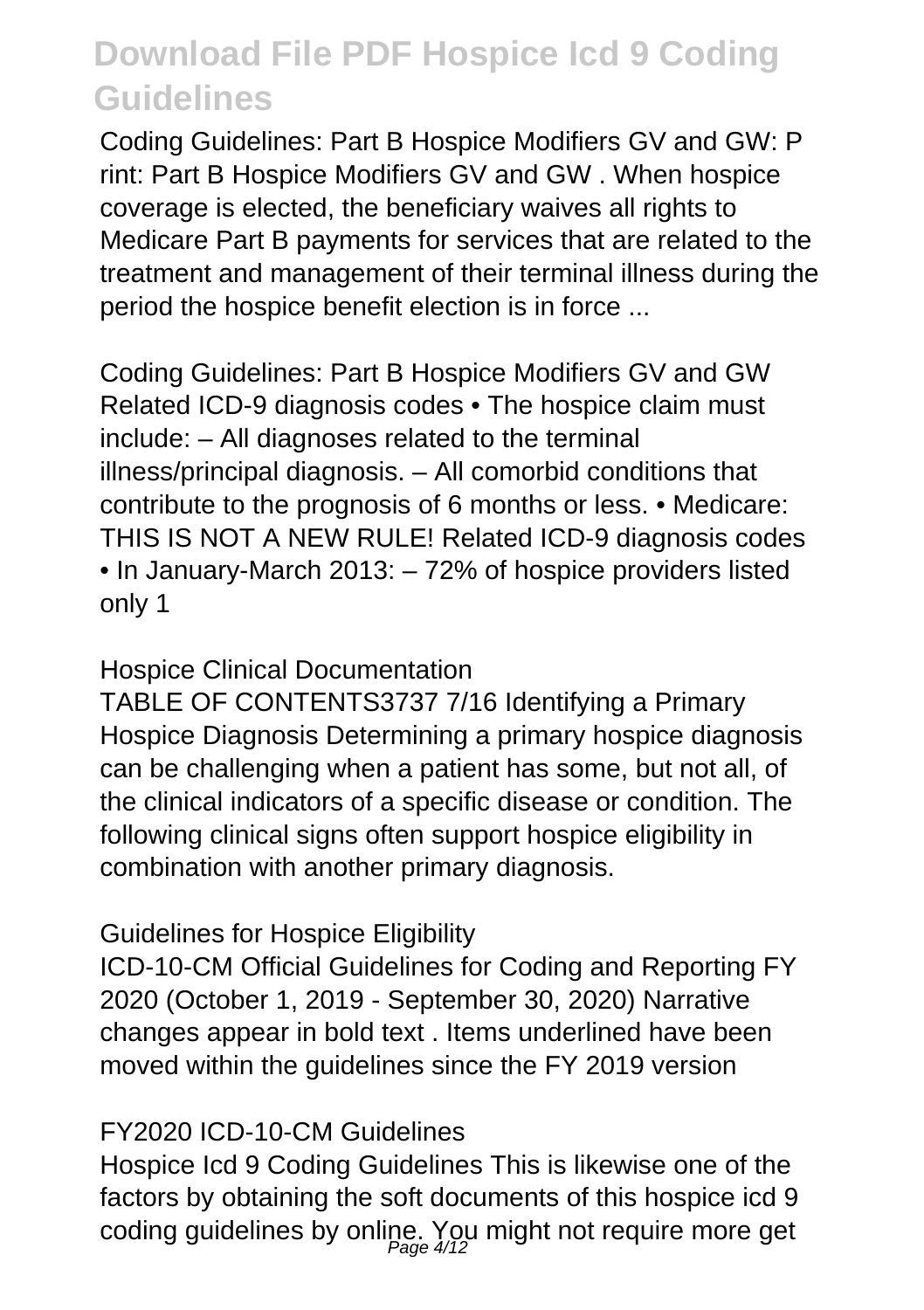older to spend to go to the ebook start as capably as search for them. In some cases, you likewise complete not discover the proclamation hospice icd 9 coding ...

Hospice Icd 9 Coding Guidelines - abcd.rti.org hospice icd 9 coding guidelines Author: Kasey Silvana Subject: save hospice icd 9 coding quidelines on size 16.40MB, hospice icd 9 coding guidelines should available in currently and writen by ResumePro Keywords: save hospice icd 9 coding guidelines, ledningsdiagram hospice icd 9 coding guidelines, load hospice icd 9 coding guidelines Created Date

hospice icd 9 coding guidelines - wildcloud.herokuapp.com in number's 1 and 2 to use the 'Adult Failure to Thrive' ICD-9-CM code 783.7 … Get With The Guidelines is the American Heart Association's premier … Below are the ICD-9 codes for Get With The Guidelines – Heart Failure (GWTG-HF). Code. ICD-9 Description. Shortened Description. 402.01 Hypertensive heart … Chapter 23, "Hospice," – TMHP.com

Financial Medicare » hospice icd 9 coding guidelines as a principal or first listed diagnosis on a hospice claim. • Attachment A includes all of the codes in ICD-9-CM in categories 290.x, 293.x, and 294.x and most of the codes in 310.x, including some that are not listed as unspecified nor do not include coding instruction to code first an underlying condition such as: • 310.0 Frontal lobe syndrome

Coding for Dementia and other ... - Hospice Fundamentals tips and definitions specific to home health and hospice diagnosis coding in hospice selman holman a ... required to follow the icd 10 cm official guidelines for coding and reporting diagnoses published by. icd 10 cm coding for hospice home health services 2016 By Richard Scarry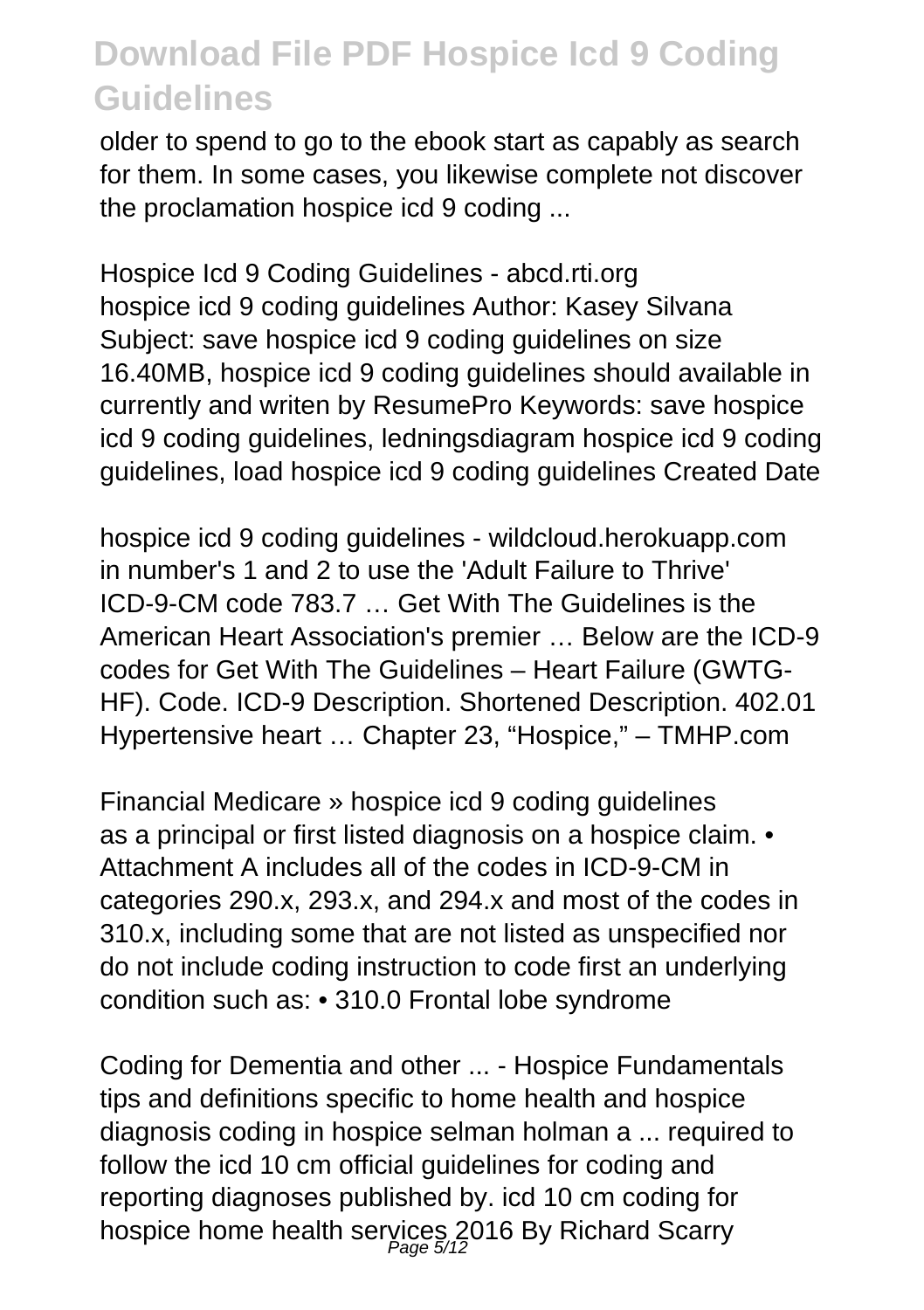Icd 10 Cm Coding For Hospice Home Health Services 2016 The 2020 ICD-10-CM files below contain information on the ICD-10-CM updates for FY 2020. These 2020 ICD-10-CM codes are to be used for discharges occurring from October 1, 2019 through September 30, 2020 and for patient encounters occurring from October 1, 2019 through September 30, 2020.

#### 2020 ICD-10-CM | CMS

Download File PDF Hospice Icd 9 Coding Guidelines Hospice Icd 9 Coding Guidelines Thank you entirely much for downloading hospice icd 9 coding guidelines.Maybe you have knowledge that, people have see numerous period for their favorite books considering this hospice icd 9 coding guidelines, but stop stirring in harmful downloads.

Hospice Icd 9 Coding Guidelines - modapktown.com • CC 85 (Delayed recertification of hospice terminal illness) is also required for claims received on or after January 1, 2017. OSC M2 is required when multiple respite stays in billing period. 4Adjustments and cancels only. 5Value code 61 and CBSA code required for rev. code 0651 or 0652.

Hospice Medicare Billing Codes Sheet

–Fractures as a primary diagnosis for hospice General Coding Guidelines Signs and Symptoms Codes that describe symptoms and signs, as opposed to diagnoses are acceptable for reporting purposes when a related definitive diagnosis has not been established (confirmed) by the provider.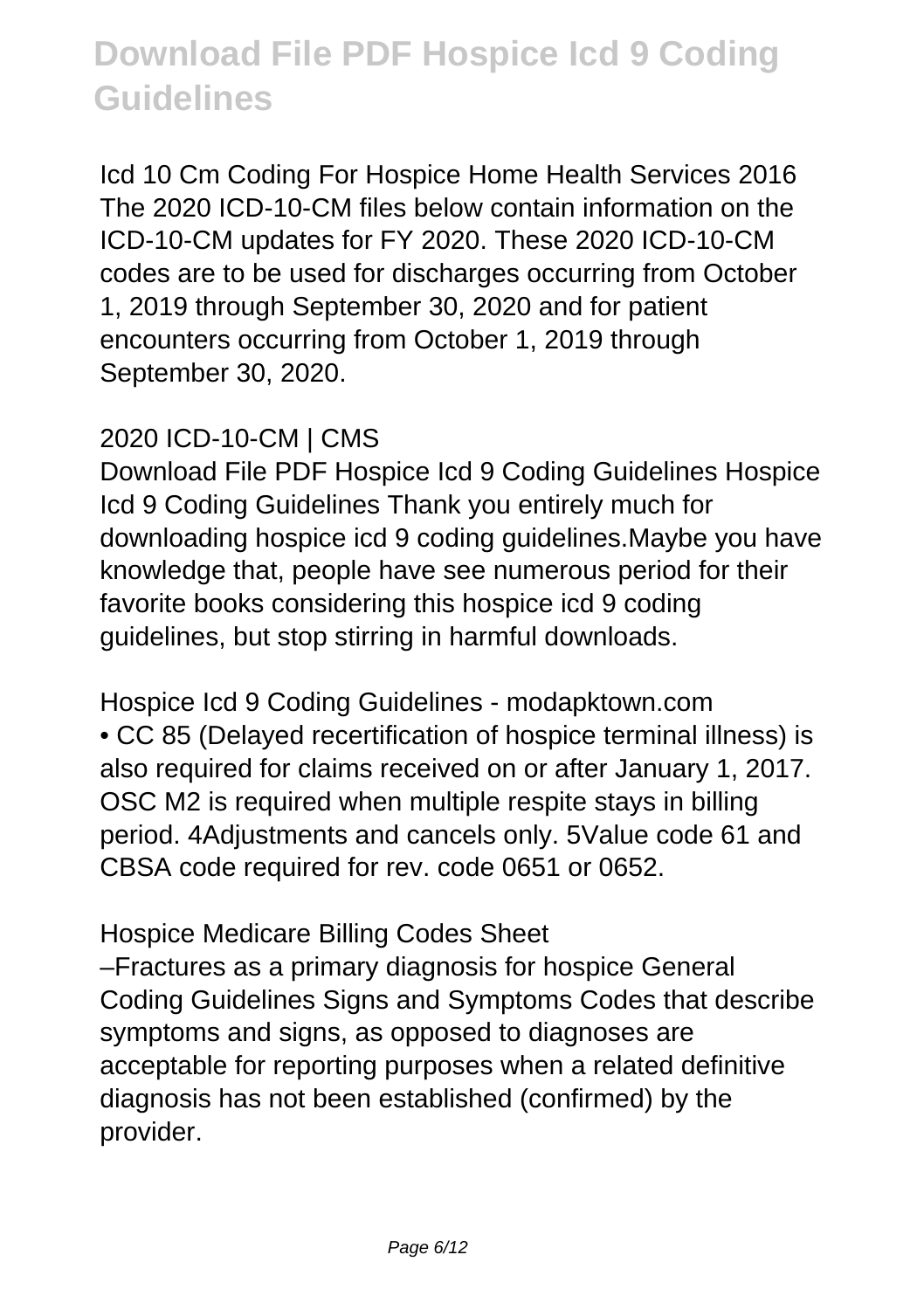This is the only ICD-9-CM code book integrating coding guidelines with reimbursement rules specifically for home health agencies, skilled nursing facilities & hospices. This codebook is designed to improve work efficiency and accuracy. The enhanced and innovative page design with more intuitive symbols and color coding, clinically oriented definitions and illustrations, and valuable facility specific resources is why our code book is the best and only product available for home health agencies, skilled nursing facilities, and hospice services. Plus, the latest revisions to the complete official coding guidelines are included.

ICD-10-CM 2018: The Complete Official Codebook provides the entire updated code set for diagnostic coding. This codebook is the cornerstone for establishing medical necessity, determining coverage and ensuring appropriate reimbursement.

Hospice & Palliative Care Handbook, Third Edition, offers concise, focused coverage of all aspects of hospice and palliative care for clinicians, managers, and other team members who provide important care while meeting difficult multilevel regulations. Author Tina M. Marrelli, Director of the first U.S. hospice program to attain Joint Commission accreditation for hospice services, helps caregivers meet quality, coverage, and reimbursement requirements in daily practice and documentation. Filled with key topics such as professional standards and guidelines, bereavement services considerations, outcomes, and goals, and quality control, this comprehensible book provides the tools hospice caregivers need for success. 2nd Place 2018 AJN Book of the Year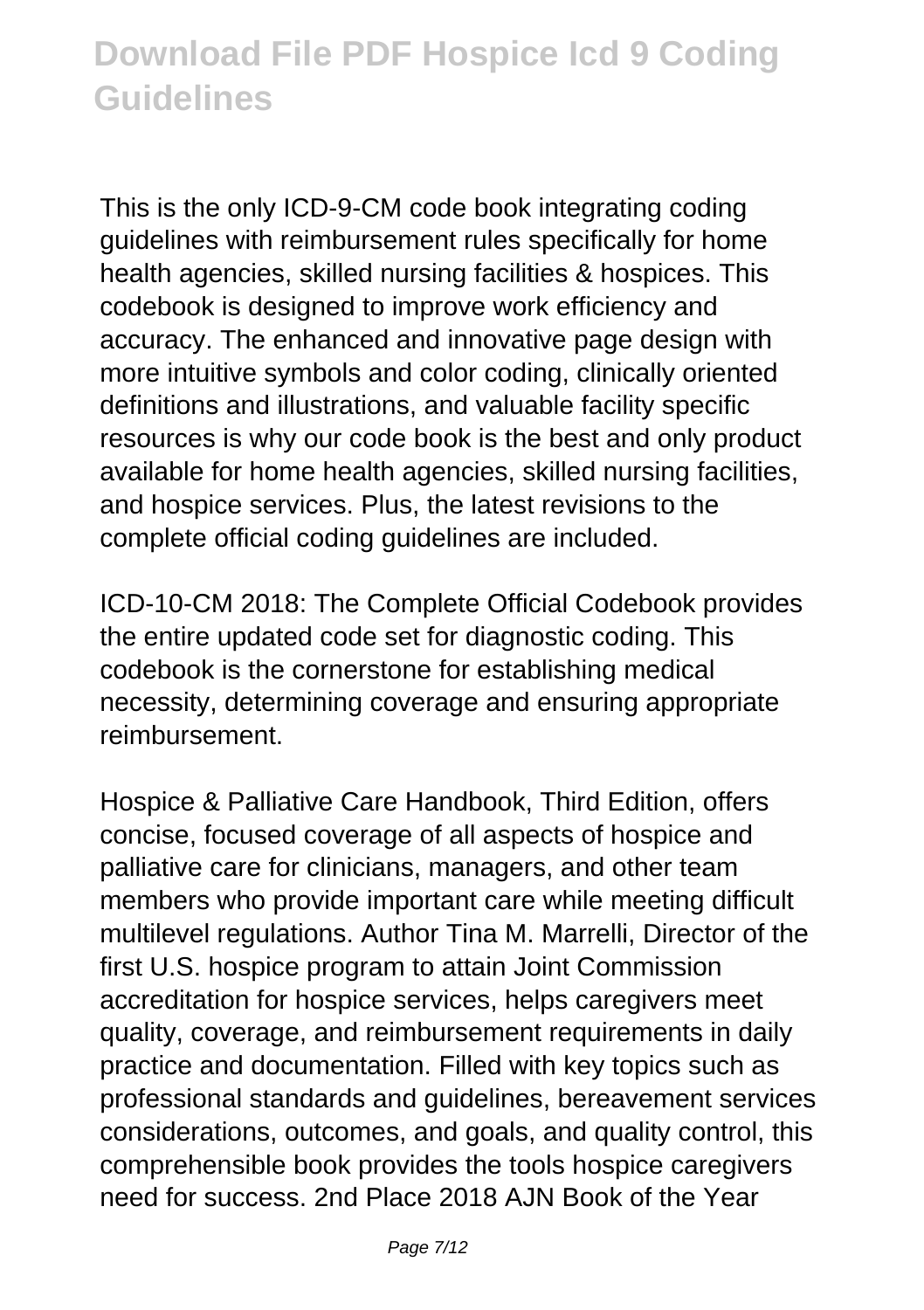The ICD-10-CM Expert for Home Health and Hospice: with Guidelines include our hallmark features and format that make facing the challenge of accurate diagnosis coding easier. Use the code book that contains the complete ICD-10-CM code set and the familiar Optum360 coding and reimbursement alerts for home health and hospice including color bars and symbols that identify diagnosis codes for clinical dimensions, non-routine supplies and non-cancer hospice diagnoses.

Handbook of Home Health Standards: Quality, Documentation, and Reimbursement includes everything the home care nurse needs to provide quality care and effectively document care based on accepted professional standards. This handbook offers detailed standards and documentation guidelines including ICD-9-CM (diagnostic) codes, OASIS considerations, service skills (including the skills of the multidisciplinary health care team), factors justifying homebound status, interdisciplinary goals and outcomes, reimbursement, and resources for practice and education. The fifth edition of this "little red book has been updated to include new information from the most recently revised Federal Register Final Rule and up-to-date coding. All information in this handbook has been thoroughly reviewed, revised, and updated. Offers easy-to-access and easy-toread format that guides users step by step through important home care standards and documentation guidelines Provides practical tips for effective documentation of diagnoses/clinical conditions commonly treated in the home, designed to positively influence reimbursement from third party payors. Lists ICD-9-CM diagnostic codes, needed for completing CMS billing forms, in each body system section, along with a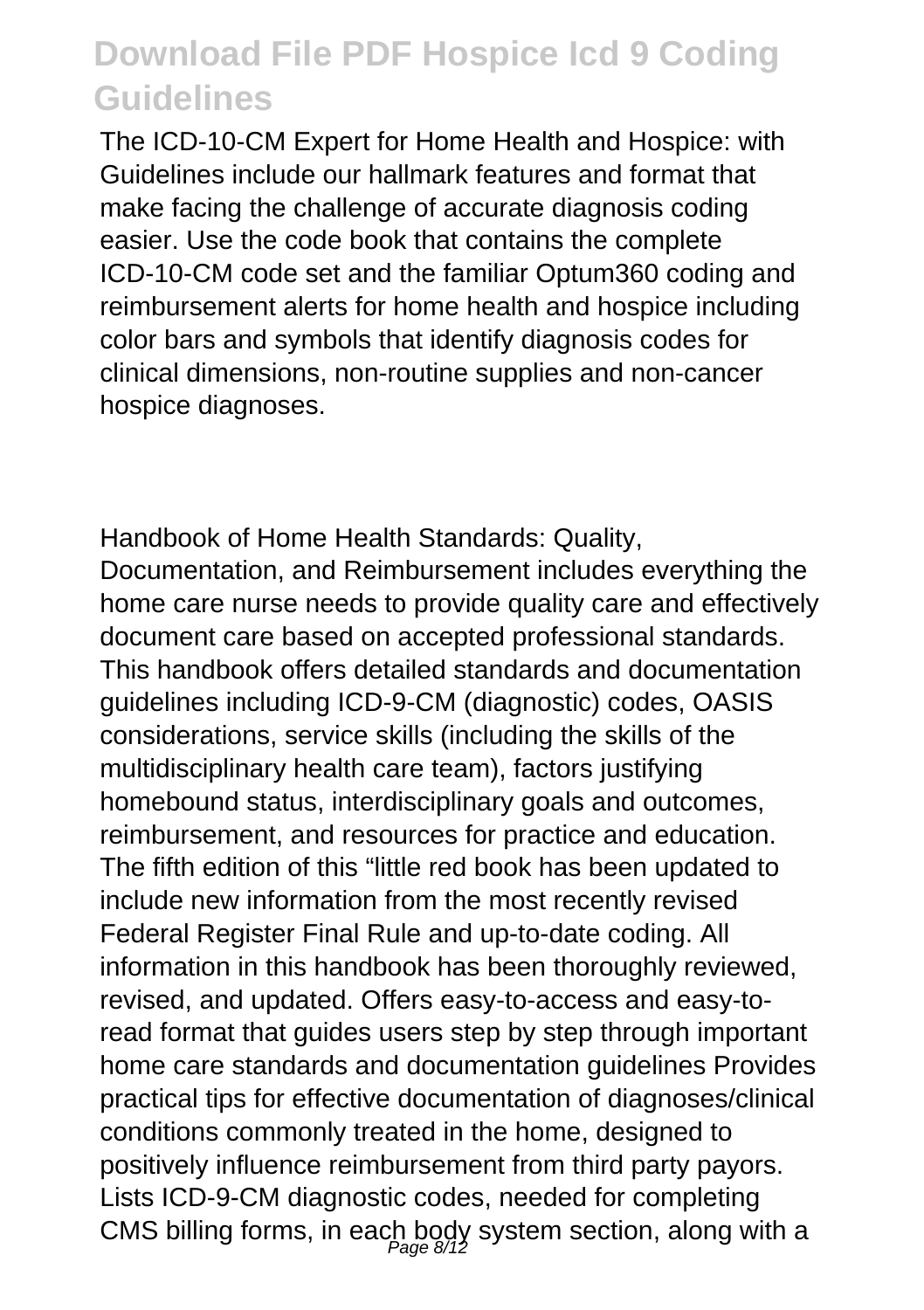complete alphabetical list of all codes included in the book in an appendix. Incorporates hospice care and documentation standards so providers can create effective hospice documentation. Emphasizes the provision of quality care by providing guidelines based on the most current approved standards of care. Includes the most current NANDAapproved nursing diagnoses so that providers have the most accurate and up-to-date information at their fingertips. Identifies skilled services, including services appropriate for the multidisciplinary team to perform. Offers discharge planning solutions to address specific concerns so providers can easily identify the plan of discharge that most effectively meets the patient's needs. Lists the crucial parts of all standards that specific members of the multidisciplinary team (e.g., the nurse, social worker) must uphold to work effectively together to achieve optimum patient outcomes. Resources for care and practice direct providers to useful sources to improve patient care and/or enhance their professional practice. Each set of guidelines includes patient, family, and caregiver education so that health care providers can supply clients with necessary information for specific problems or concerns. Communication tips identify quantifiable data that assists in providing insurance case managers with information on which to make effective patient care decisions. Several useful sections make the handbook thorough and complete: medicare guidelines; home care definitions, roles, and abbreviations; NANDA-approved nursing diagnoses; guidelines for home medial equipment and supplies. Small size for convenient carrying in bag or pocket! Provides the most up-to-date information about the newest and predominant reimbursement mechanisms in home care: the Prospective Payment System (PPS) and Pay For Performance (P4P). Updated terminology, definitions, and language to reflect the federal agency change from Health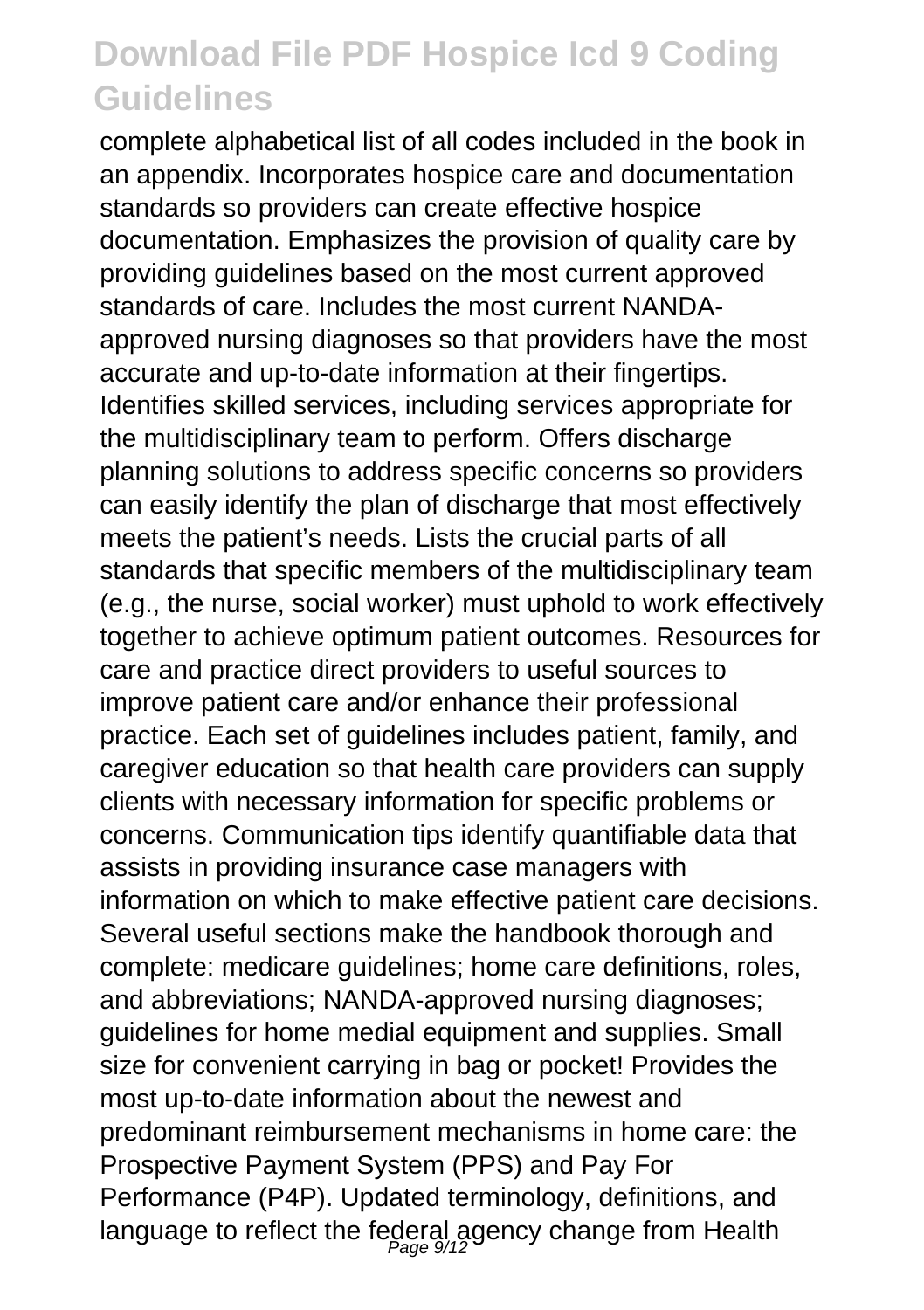Care Financing Administration (HCFA) to Centers for Medicare & Medicaid Services (CMS) and other industry changes. Includes the most recent NANDA diagnoses and OASIS form and documentation explanations. New interdisciplinary roles have been added, such as respiratory therapist and nutritionist.,/LI>

The ICD-10-CM Expert for Home Health and Hospice: with Guidelines include our hallmark features and format that make facing the challenge of accurate diagnosis coding easier. Use the code book that contains the complete ICD-10-CM code set and the familiar Optum360 coding and reimbursement alerts for home health and hospice including color bars and symbols that identify diagnosis codes for clinical dimensions, non-routine supplies and non-cancer hospice diagnoses.

ICD-10-CM 2022: The Complete Official Codebook provides the entire updated code set for diagnostic coding, organized to make the challenge of accurate coding easier. This codebook is the cornerstone for establishing medical necessity, correct documentation, determining coverage and ensuring appropriate reimbursement. Each of the 22 chapters in the Tabular List of Diseases and Injuries is organized to provide quick and simple navigation to facilitate accurate coding. The book also contains supplementary appendixes including a coding tutorial, pharmacology listings, a list of valid three-character codes and additional information on Zcodes for long-term drug use and Z-codes that can only be used as a principal diagnosis. Official 2022 coding guidelines are included in this codebook. FEATURES AND BENEFITS Full list of code changes. Quickly see the complete list of new, revised, and deleted codes affecting the CY2022 codes, including a conversion table and code changes by specialty.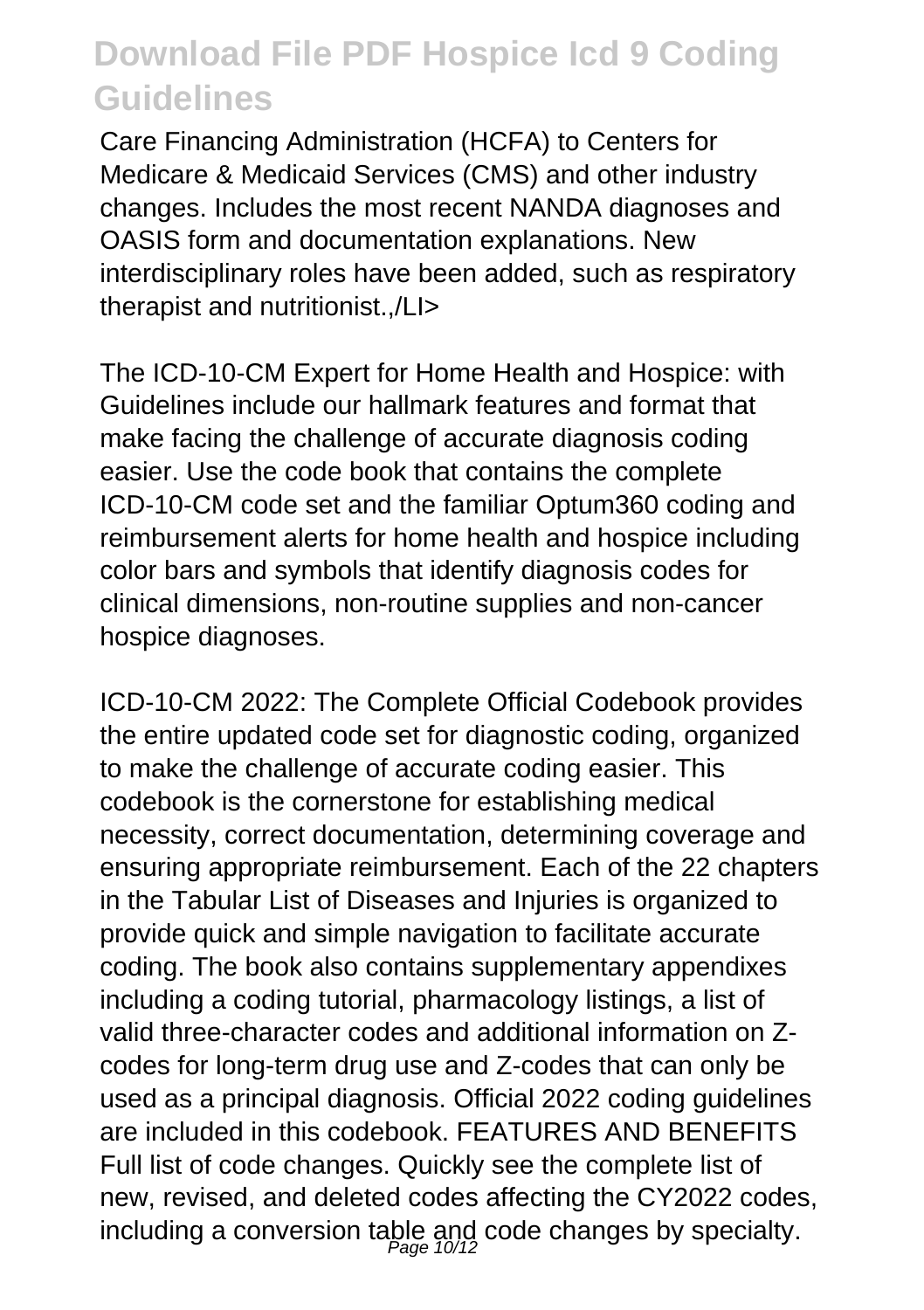QPP symbol in the tabular section. The symbol identifies diagnosis codes associated with Quality Payment Program (QPP) measures under MACRA. New and updated coding tips. Obtain insight into coding for physician and outpatient settings. Chapter 22 features U-codes and coronavirus disease 2019 (COVID-19) codes Improved icon placement for ease of use New and updated definitions in the tabular listing. Assign codes with confidence based on illustrations and definitions designed to highlight key components of the disease process or injury and provide better understanding of complex diagnostic terms. Intuitive features and format. This edition includes color illustrations and visual alerts, including color-coding and symbols that identify coding notes and instructions, additional character requirements, codes associated with CMS hierarchical condition categories (HCC), Medicare Code Edits (MCEs), manifestation codes, other specified codes, and unspecified codes. Placeholder X. This icon alerts the coder to an important ICD-10-CM convention--the use of a "placeholder X" for three-, four- and five-character codes requiring a seventh character extension. Coding guideline explanations and examples. Detailed explanations and examples related to application of the ICD-10-CM chapter guidelines are provided at the beginning of each chapter in the tabular section. Muscle/tendon translation table. This table is used to determine muscle/tendon action (flexor, extensor, other), which is a component of codes for acquired conditions and injuries affecting the muscles and tendons Index to Diseases and Injuries. Shaded guides to show indent levels for subentries. Appendices. Supplement your coding knowledge with information on proper coding practices, risk-adjustment coding, pharmacology, and Z-codes.

These guidelines are a set of rules that have been developed